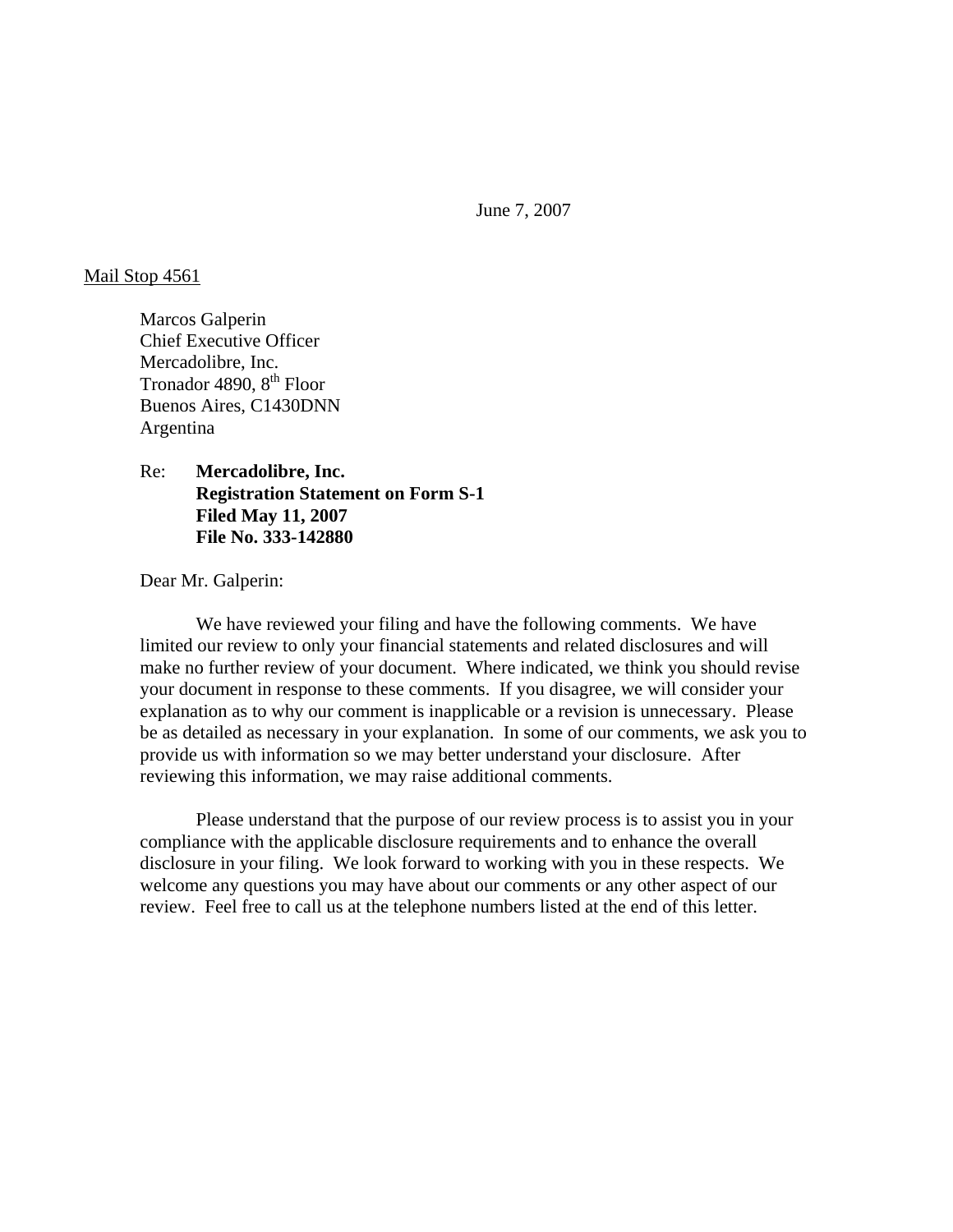Marcos Galperin Mercadolibre, Inc. June 7, 2007 Page 2

# Form S-1

## General

1. Please update your financial statements pursuant to Rule 3-12 of Regulation S-X.

Dilution, page 36

2. Please provide us with your basis for including your deferred tax assets in the calculation of net tangible book value.

### Financial Statements

## Note 2 – Summary of Significant Accounting Policies

### Change in Accounting Principle, page F-15

3. Advise us and disclose how you determined the fair value of your preferred stock warrants for each period and the assumptions made in determining that value.

### Note 11 – Stock Option Plan, page F-33

- 4. For equity instruments granted during the 12 months prior to the date of the most recent balance sheet included in the registration statement, supplementally provide the following information:
	- For each grant date, disclose the number of options or shares granted, the exercise price, the fair value of the common stock, and the intrinsic value, if any, per option;
	- Upon determining a price range, advise us how the fair value of your common stock in these transactions compares to the IPO price.

\* \* \* \*

As appropriate, please amend your registration statement in response to these comments. You may wish to provide us with marked copies of the amendment to expedite our review. Please furnish a cover letter with your amendment that keys your responses to our comments and provides any requested information. Detailed cover letters greatly facilitate our review. Please understand that we may have additional comments after reviewing your amendment and responses to our comments.

We urge all persons who are responsible for the accuracy and adequacy of the disclosure in the filing to be certain that the filing includes all information required under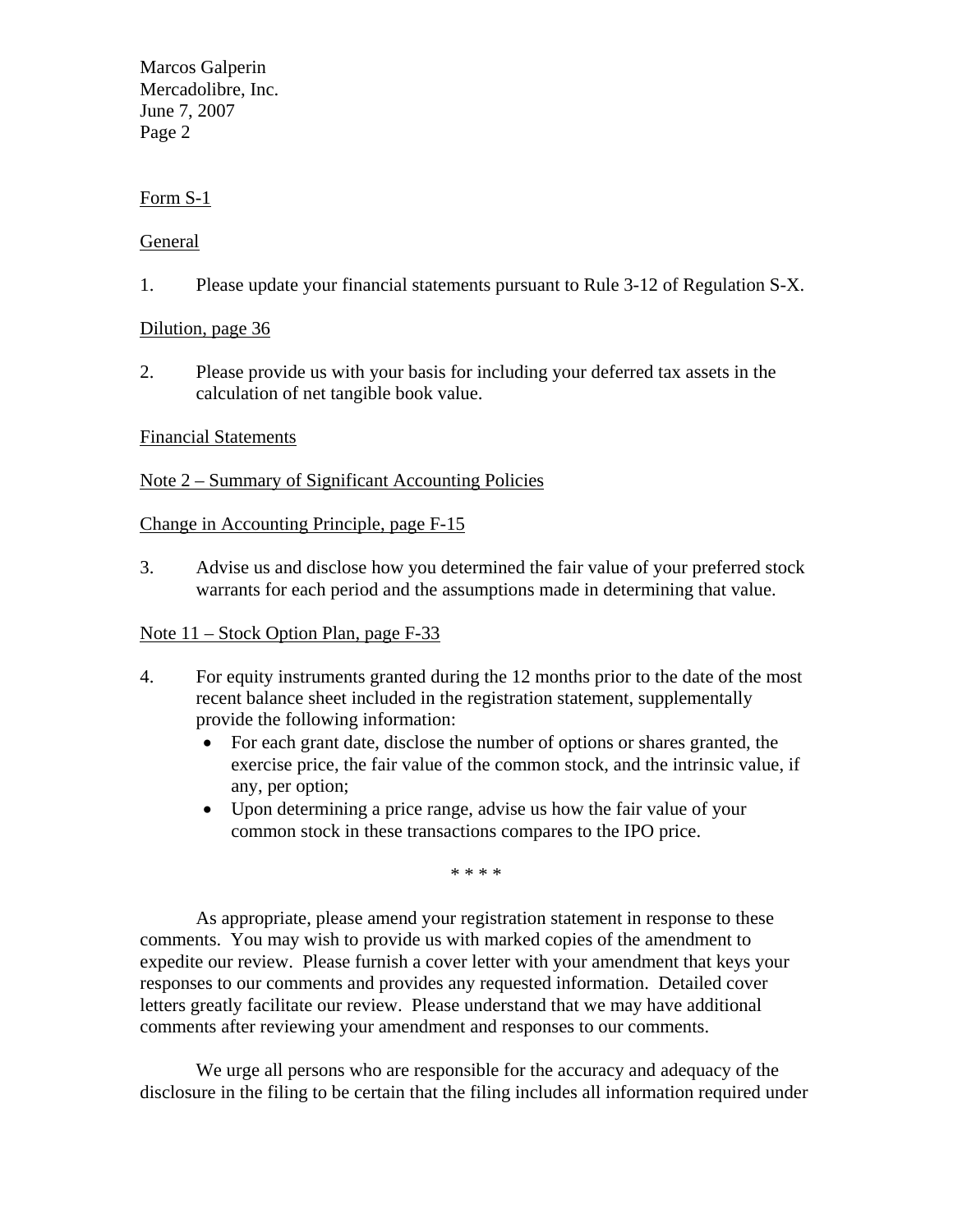Marcos Galperin Mercadolibre, Inc. June 7, 2007 Page 3

the Securities Act of 1933 and that they have provided all information investors require for an informed investment decision. Since the company and its management are in possession of all facts relating to a company's disclosure, they are responsible for the accuracy and adequacy of the disclosures they have made.

Notwithstanding our comments, in the event the company requests acceleration of the effective date of the pending registration statement, it should furnish a letter, at the time of such request, acknowledging that:

- should the Commission or the staff, acting pursuant to delegated authority, declare the filing effective, it does not foreclose the Commission from taking any action with respect to the filing;
- the action of the Commission or the staff, acting pursuant to delegated authority, in declaring the filing effective, does not relieve the company from its full responsibility for the adequacy and accuracy of the disclosure in the filing; and
- the company may not assert staff comments and the declaration of effectiveness as a defense in any proceeding initiated by the Commission or any person under the federal securities laws of the United States.

 In addition, please be advised that the Division of Enforcement has access to all information you provide to the staff of the Division of Corporation Finance in connection with our review of your filing or in response to our comments on your filing.

We will consider a written request for acceleration of the effective date of the registration statement as confirmation of the fact that those requesting acceleration are aware of their respective responsibilities under the Securities Act of 1933 and the Securities Exchange Act of 1934 as they relate to the proposed public offering of the securities specified in the above registration statement. We will act on the request and, pursuant to delegated authority, grant acceleration of the effective date.

We direct your attention to Rules 460 and 461 regarding requesting acceleration of a registration statement. Please allow adequate time after the filing of any amendment for further review before submitting a request for acceleration. Please provide this request at least two business days in advance of the requested effective date.